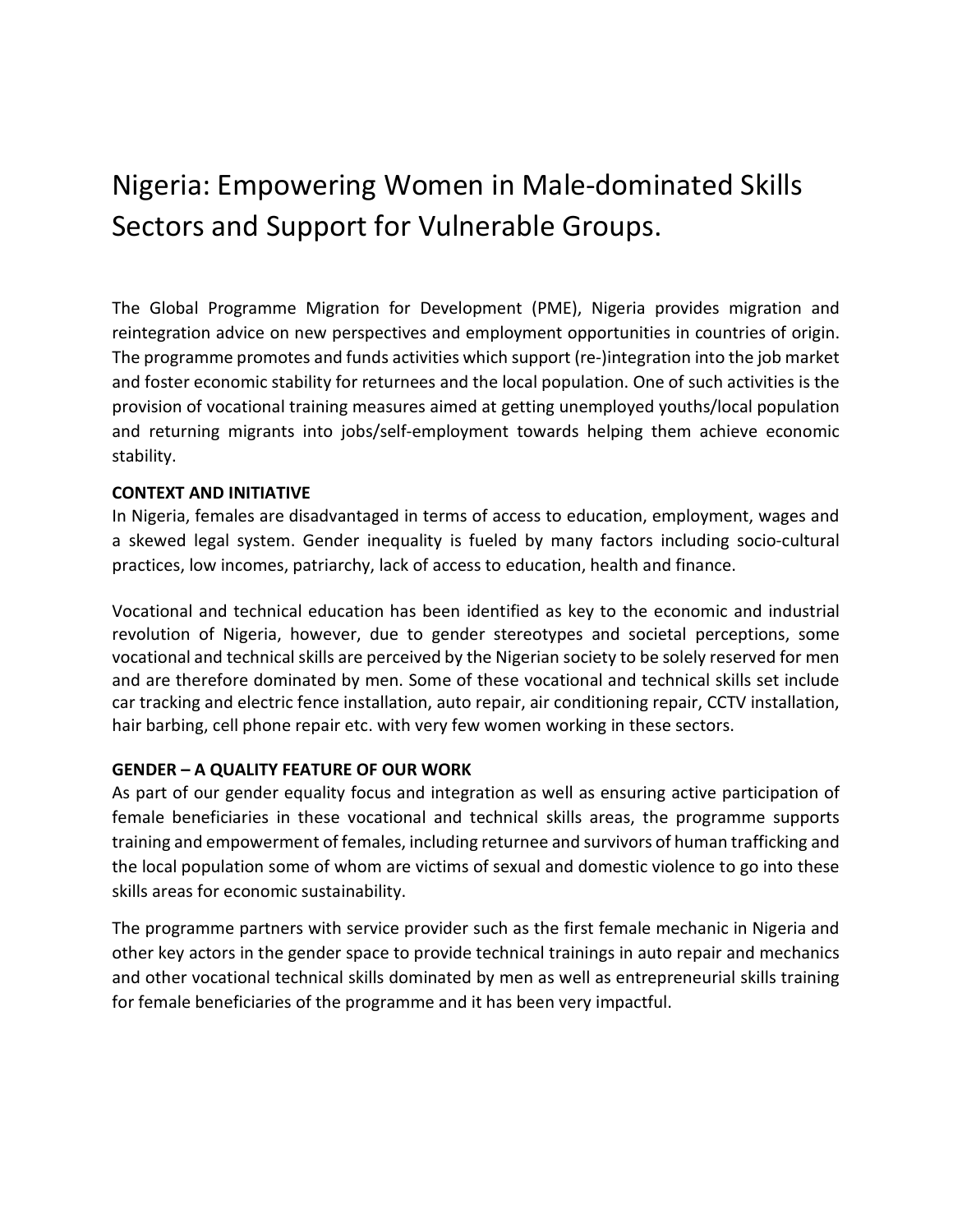

The Programme also provides livelihood and economic support through vocational skills trainings for Internally Displaced Persons (IDPs). Women, children and the aged are the most vulnerable groups and they make up the majority of the IDP population in Nigeria and are hardly protected from the adverse effect of displacement. Vocational skills training and business startup are provided for female IDPs for economic sustainability. What really makes the difference for them is that providing access to markets is an integral part of our strategy. Their products are now sold in supermarkets across Abuja.



Also, in terms of ensuring support for addressing the vulnerabilities of women and the girl child during the COVID 19 lockdown, the programme organized a Gender Conference with the theme